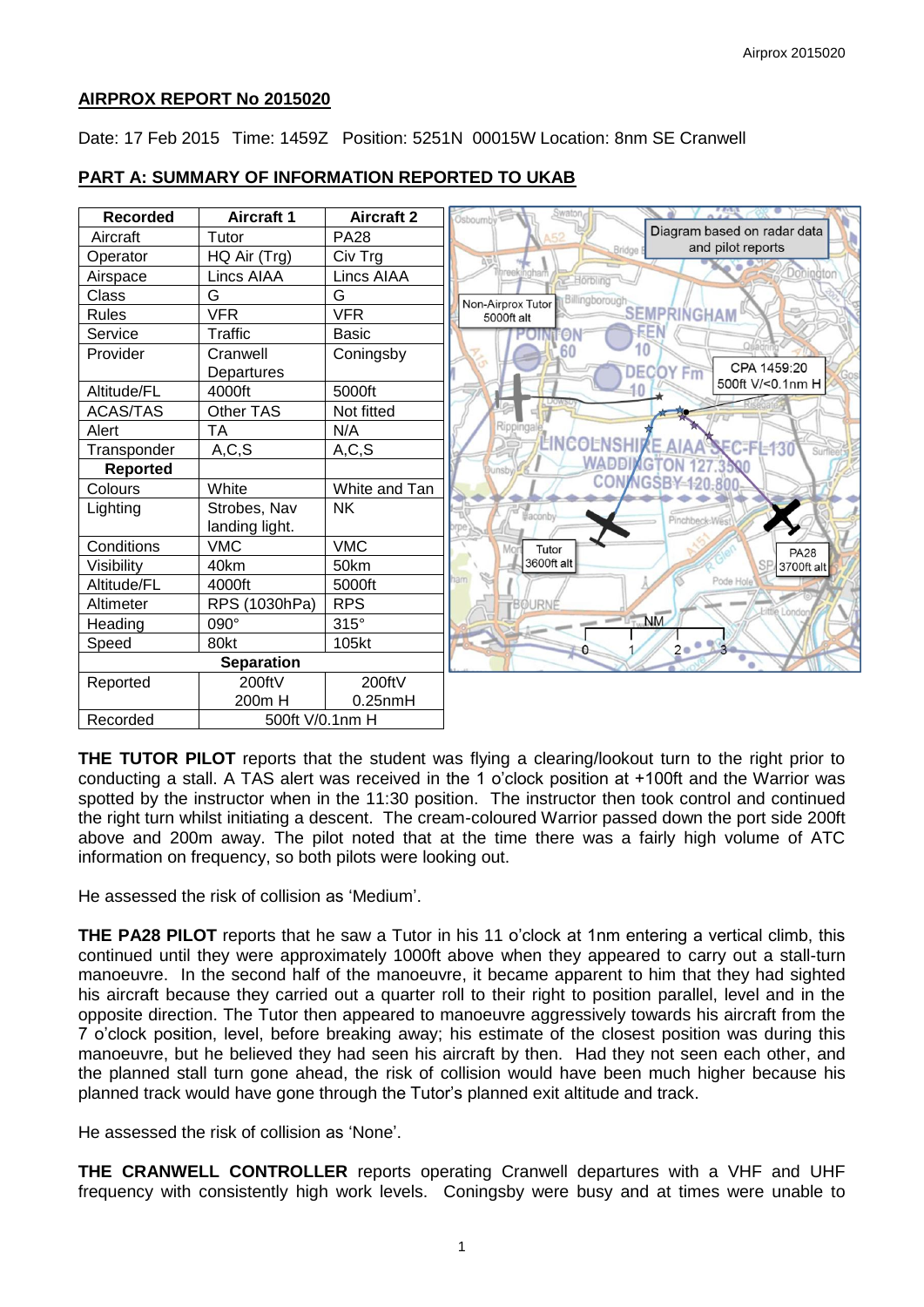accept further aircraft, whilst Waddington and Wittering were SSR only and unable to accept GH traffic. All of the Cranwell control positions were manned and working close to capacity. Consequently, he had 2 aircraft general handling in the Wittering area, and another on a navex, all under a Traffic Service. A stream of VHF traffic called for recovery to an airfield just north of Cranwell, and within the MATZ. All of these aircraft needed to be de-conflicted from the radar training circuit because their route crossed the approach lane; therefore, although they were on a Basic Service he gave them priority. A further handover and MATZ crosser meant that he was now working 6 aircraft across 2 frequencies and a high level of RT calls was required. He recalled checking the aircraft under a Traffic Service before returning to the civil tracks; during this time the Tutor pilot called on the RT to say he had just got close to a Piper Warrior. At the time, he could see a number of Coningsby squawks around the Tutor and, when he moved the labels, he could see an aircraft at a similar level. He tried to get Traffic information from Coningsby, but they were too busy to reply. He opined that it was extremely busy throughout the day, with many of the Tutors conducting sorties in the same small area of airspace, through which the IF recoveries had to pass. This increased the controllers' workload exponentially because Traffic Information had to be given, and repeated, multiple times.

He perceived the severity of the incident as 'Low'.

**THE CRANWELL SUPERVISOR** reports that he concurs with the controller's assessment of traffic levels and workload on the Unit. The incident was brought to his attention at the time, although no Airprox was reported on the RT.

**THE CONINGSBY CONTROLLER** reports that she was notified two days after the event that an aircraft that she had been working was involved in an Airprox. The PA28 was on a LARS transit at 4000ft and receiving a Basic Service. She could not recall any significant traffic to affect, and the aircraft was subsequently handed over to Cranwell. The pilot gave no indication that he has seen anything untoward.

She perceived the severity of the incident as 'Low'.

**THE CONINGSBY SUPERVISOR** reports that he was also informed of the Airprox after the event therefore was unable to recall the Unit's, or the controller's workload.

#### **Factual Background**

The weather at Cranwell was reported as:

METAR EGYD 171450Z 28011KT 9999 FEW035 09/M01 Q1036 BLU NOSIG

### **Analysis and Investigation**

#### **Military ATM**

The incident occurred between a Tutor under a Traffic Service with RAF Cranwell and a PA28 under a Basic Service with RAF Coningsby. At 1458:13 (Figure 1), the tracks were on a converging heading at similar altitudes.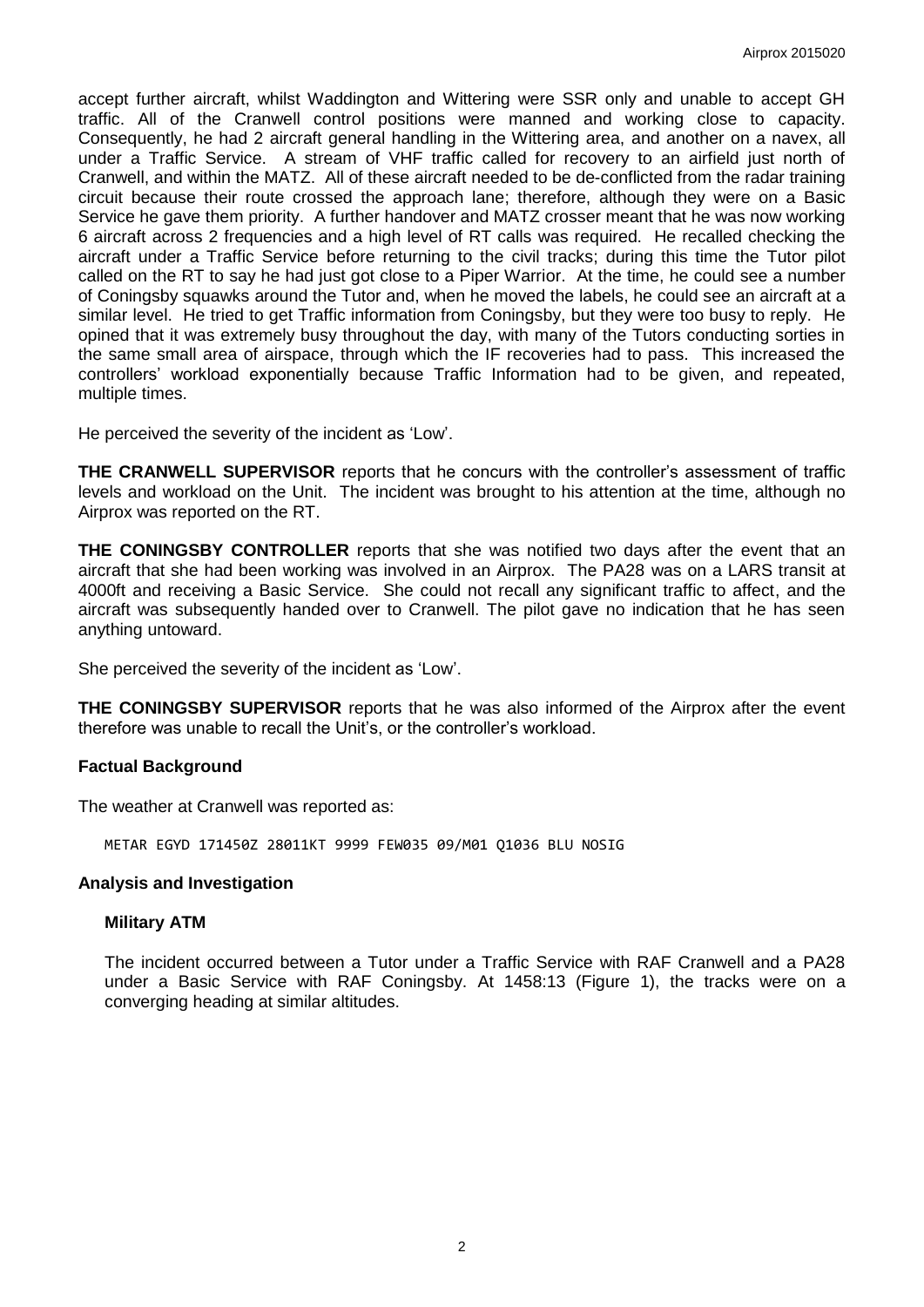

Figure 1: 1458:13 (Tutor squawking 2611; PA28 squawking 1757).

At 1458:39 (Figure 2), the Airprox aircraft had 1.6nm horizontal separation.



Figure 2: Geometry at 1458:39.

The Tutor had initiated the right hand turn by 1459:07 (Figure 3).



Figure 3: Geometry at 1459:07.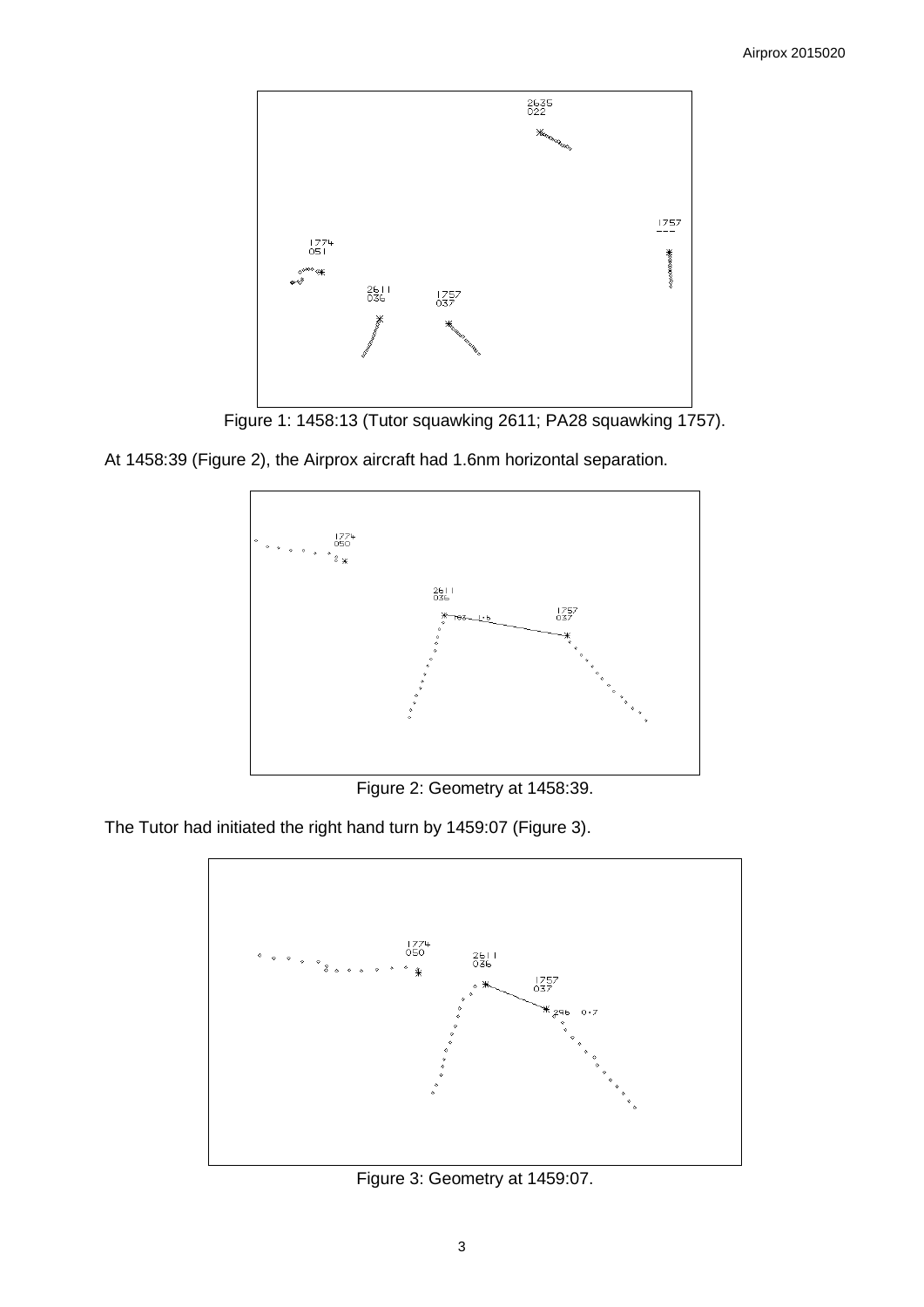The CPA was estimated at 1458:19 (Figure 4) with 0.1nm horizontal separation and 300ft vertically.



Figure 4: CPA at 1459:19.

At 1500:11, the Tutor pilot declared, "We just had a Piper Warrior pass fairly close to us, I think we are going to call it an Airprox, it was a couple of hundred feet above us and I turned right to avoid."

From the Cranwell transcript, the high workload was evident, and Traffic Information on other aircraft had been called twice previously to the Tutor. At the time of the CPA, the Cranwell controller was handling MATZ crossers on the VHF frequency and attempting to keep aircraft coordinated with the busy circuits within the MATZ. The controller was providing a Traffic Service to the Tutor and, as per the CAP774, Ch.3, the provision of Traffic Information is subject to controller workload and RTF loading. The controller reported high traffic levels and the fact that this did affect the level of service. As per the CAP413, Ch 6.74, the controller could have reduced the Traffic Information for controller workload or high traffic density. The Coningsby controller did not recall the specifics of the Airprox; the PA28 was under a Basic Service.

Both crews were responsible for their own separation operating VFR in Class G airspace. The PA28 pilot was visual at 1nm and continued to monitor the Tutor manoeuvres; avoiding action was not deemed necessary because the Tutor altered trajectory. As the PA28 was in straight and level flight, the instructor was able to maintain visual acquisition. The Tutor crew had a TAS alert on the transponding PA28 at 1nm in the right one o'clock position (Figure 3 demonstrates the geometry at 0.7nm). The PA28 was spotted in the 1130 position, indicating from the geometry that it was a late sighting and the instructor continued right, in the descent.

The normal barriers to an Airprox in Class G would be ACAS, 'see-and-avoid' and possible Traffic Information from ATC. The PA28 was not fitted with ACAS and the Tutor TAS provided a warning at 1nm. No Traffic Information was passed to either aircraft due to the type of service chosen; high controller workload; and traffic density. The Tutor appears to have spotted the PA28 at 200 metres horizontally, but the PA28 had been visual with a Tutor for longer than this and had monitored the Tutor manoeuvring in case of the need to avoid.

# **UKAB Secretariat**

Both pilots shared an equal responsibility for collision avoidance and not to operate in such proximity to other aircraft as to create a collision hazard<sup>1</sup>. If the incident geometry is considered to be head-on then both pilots were required to turn to the right<sup>2</sup>, if it was considered to be converging then the Tutor pilot was required to give-way,<sup>3</sup> which he did.

 $\overline{a}$ 

<sup>1</sup> SERA.3205 Proximity.

<sup>2</sup> SERA.3210 Right-of-Way (c) (1) Approaching head-on.

<sup>3</sup> SERA.3210 Right-of-Way (c) (2) Converging.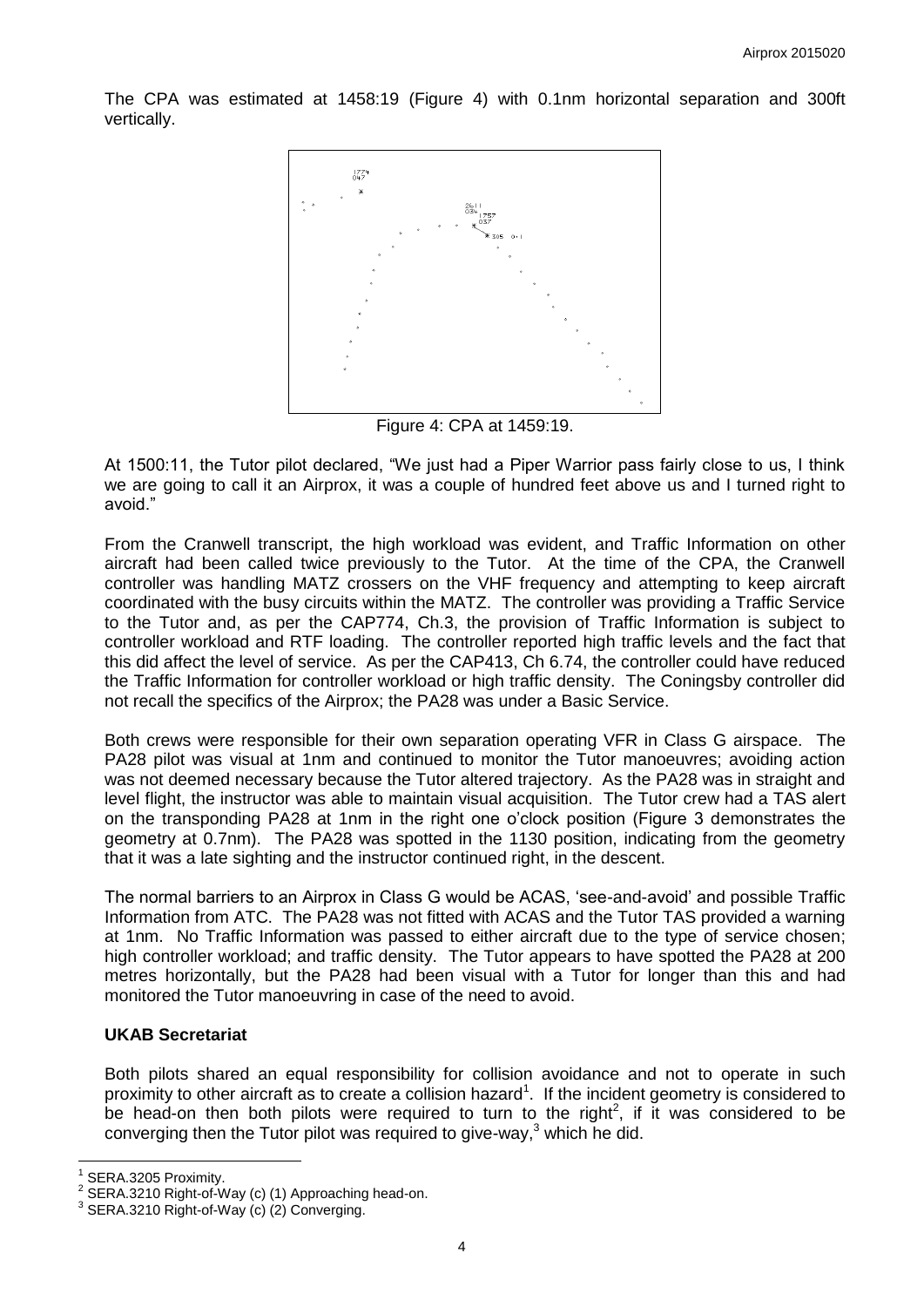# **Comments**

# **HQ Air Command**

The standard barriers to an incident of this nature are radar-derived Traffic Information, ACAS and 'see-and-avoid'. Due to increased workload, Traffic Information was not available to the Tutor pilot from the Cranwell Controller; the crew were aware of the high volume of traffic and were maintaining lookout. Traffic Information was not provided to the PA28 pilot because he was under a Basic Service from Coningsby. Thankfully, some degree of situational awareness was provided to the Tutor pilot through a TAS alert leading to the crew becoming visual at late notice. This, in turn, led to the Tutor instructor manoeuvring to increase separation.

Although the PA28 pilot reports becoming visual with the Tutor at 1nm, he indicates that this aircraft was some 1000ft above in a stall turn. As a result, it is questionable whether he became visual with the conflict Tutor at any stage during the incident and it is highly likely that he had observed another Tutor operating in close proximity to the North. If the PA28 pilot had observed the conflict Tutor, an opportunity may have existed to increase separation both vertically and horizontally. Notwithstanding, the decision to maintain his flightpath, whilst remaining visual, created predictability and allowed the Tutor pilot to manoeuvre to avoid confliction.

### **Summary**

An Airprox was reported on  $17<sup>th</sup>$  February at 1459 between a Tutor and a PA28. The Tutor was receiving a Traffic Service from Cranwell Departures and was operating under VFR in VMC in a level band between 3000 and 5000ft. The PA28 was flying at 4000ft and receiving a Basic Service from Coningsby LARS. Neither pilot received Traffic Information from ATC, although the Tutor pilot received a TAS alert.

# **PART B: SUMMARY OF THE BOARD'S DISCUSSIONS**

Information available consisted of reports from the pilots of both aircraft, transcripts of the relevant RT frequencies, radar photographs/video recordings, reports from the air traffic controllers involved and reports from the appropriate ATC and operating authorities.

The Board first looked at the actions of the Tutor pilot; he was receiving a Traffic Service from the Cranwell controller but, because the controller was busy, did not receive any Traffic Information. However, he did receive a TAS alert, and this enabled him to look for the conflicting traffic and take action, albeit at a late stage either coincident with, or just before, CPA.

Turning to the PA28 pilot, he was receiving a Basic Service from Coningsby and also did not receive any Traffic Information. Given the disparity between the described manoeuvres of the aircraft, the Board considered it probable that he didn't see the Tutor involved in the Airprox, but saw another one slightly further away. This aircraft was conducting stall turns, and the radar replay indicated that it turned to the SW and then back towards the PA28's 7 o'clock as described by the pilot, whereas the Tutor involved in the incident descended and continued on a southerly heading. The incident highlighted the need for good look-out in busy airspace such as the Lincolnshire AIAA and, although there was no guarantee that he would have received one if Air Traffic were busy, a Traffic Service might have increased his situational awareness.

Finally, in assessing the role that the controllers played in this incident, the Board noted that, under a Basic Service, the Coningsby Controller was not required to monitor the flight or pass Traffic Information unless they considered that a definite risk of collision existed. $4$  Similarly, it was obvious from the RT transcript that the Cranwell controller was extremely busy, and was rightly protecting his Director's radar pattern from the stream of aircraft requiring MATZ crossings. Notwithstanding, the Board thought that had he limited the Tutor's Traffic Service due to the high traffic density, the pilot

 $\overline{a}$ 

<sup>4</sup> CAP774 chap 2 Basic Service